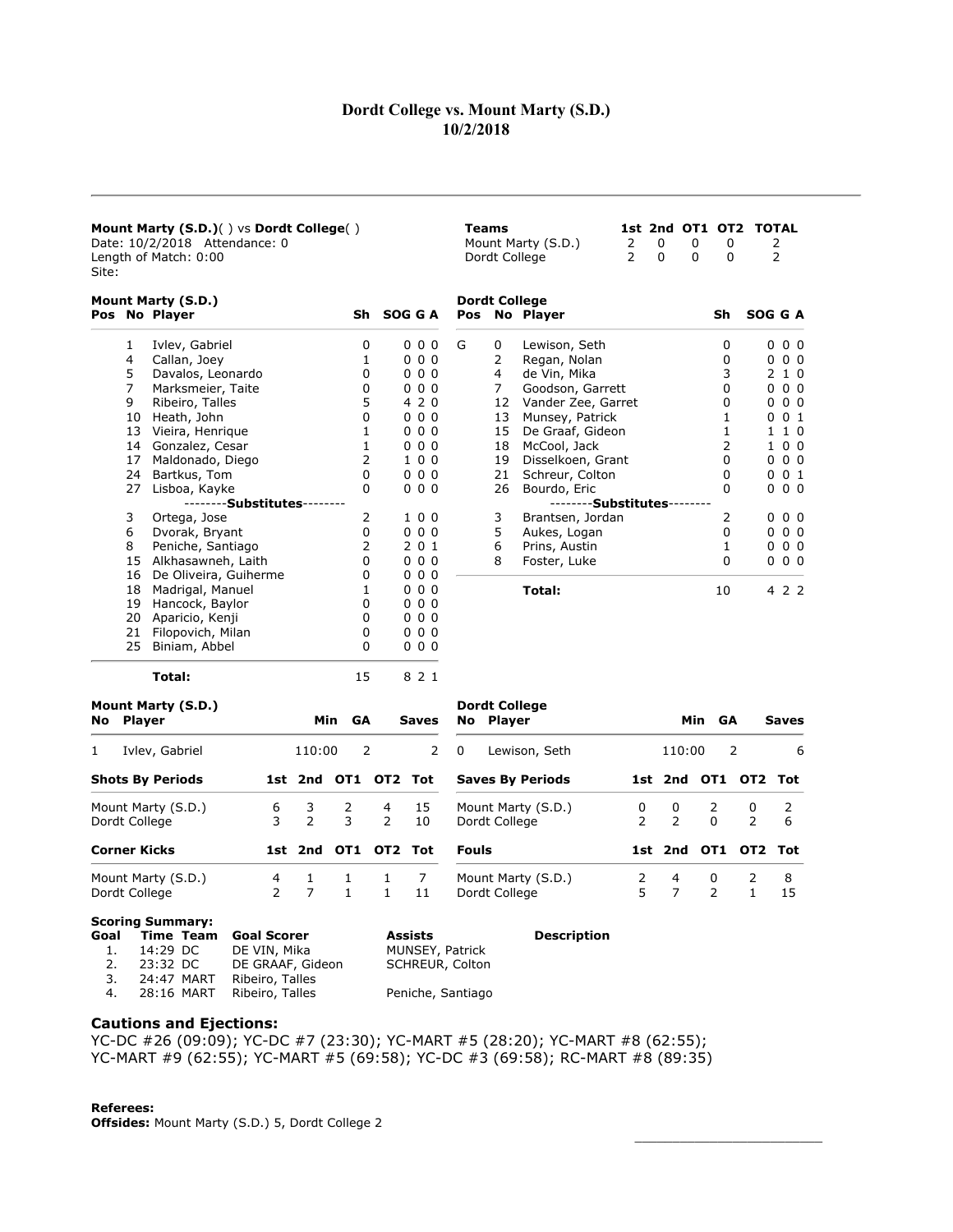### Play by Play Report

### Mount Marty (S.D.) vs Dordt College Oct 02, 2018

|                | <b>MART Starters</b><br>##<br><b>Position</b><br>##<br><b>Name</b>                                                                                                                                                                                                                                                                                               | <b>DC Starters</b><br><b>Position</b><br><b>Name</b>                                                                                                                                                    |                  |
|----------------|------------------------------------------------------------------------------------------------------------------------------------------------------------------------------------------------------------------------------------------------------------------------------------------------------------------------------------------------------------------|---------------------------------------------------------------------------------------------------------------------------------------------------------------------------------------------------------|------------------|
|                | G<br>0<br>$\mathbf{1}$<br>Gabriel Ivlev<br>2<br>4<br>Joey Callan<br>5<br>4<br>Leonardo Davalos<br>$\overline{7}$<br>$\overline{7}$<br>Taite Marksmeier<br>9<br>12<br>Talles Ribeiro<br>10<br>John Heath<br>13<br>13<br>15<br>Henrique Vieira<br>14<br>Cesar Gonzalez<br>18<br>17<br>Diego Maldonado<br>19<br>24<br>Tom Bartkus<br>21<br>27<br>26<br>Kayke Lisboa | G<br>Seth LEWISON<br>Nolan REGAN<br>Mika DE VIN<br>Garrett GOODSON<br>Garret VANDER ZEE<br><b>Patrick MUNSEY</b><br>Gideon DE GRAAF<br>Jack MCCOOL<br>Grant DISSELKOEN<br>Colton SCHREUR<br>Eric BOURDO |                  |
| <b>Clock</b>   | <b>1st Period</b><br>Play By Play                                                                                                                                                                                                                                                                                                                                |                                                                                                                                                                                                         | Score<br>$(V-H)$ |
| 02:38          | Foul on TEAM (DC)                                                                                                                                                                                                                                                                                                                                                |                                                                                                                                                                                                         |                  |
| 08:02          | Shot Missed by Patrick MUNSEY (DC) goes WIDE                                                                                                                                                                                                                                                                                                                     |                                                                                                                                                                                                         |                  |
| 08:21          | Corner Kick by Garrett GOODSON (DC)                                                                                                                                                                                                                                                                                                                              |                                                                                                                                                                                                         |                  |
| 09:16          | Foul on TEAM (DC)                                                                                                                                                                                                                                                                                                                                                |                                                                                                                                                                                                         |                  |
| 09:09          | Yellow Card on Eric BOURDO (DC)                                                                                                                                                                                                                                                                                                                                  |                                                                                                                                                                                                         |                  |
| 10:23          | Shot Missed by Cesar Gonzalez (MART) goes WIDE                                                                                                                                                                                                                                                                                                                   |                                                                                                                                                                                                         |                  |
| 13:02          | Corner Kick by Diego Maldonado (MART)                                                                                                                                                                                                                                                                                                                            |                                                                                                                                                                                                         |                  |
| 14:11          | Corner Kick by Garrett GOODSON (DC)                                                                                                                                                                                                                                                                                                                              |                                                                                                                                                                                                         |                  |
| 14:29          | GOAL kicked in by Mika DE VIN (DC), Assist by Patrick MUNSEY                                                                                                                                                                                                                                                                                                     |                                                                                                                                                                                                         | $(0-1)$          |
| 17:03          | Shot Missed by Talles Ribeiro (MART) SAVED by Seth LEWISON                                                                                                                                                                                                                                                                                                       |                                                                                                                                                                                                         |                  |
| 18:28          | Offside against TEAM (DC)                                                                                                                                                                                                                                                                                                                                        |                                                                                                                                                                                                         |                  |
| 19:14<br>20:49 | Offside against Talles Ribeiro (MART)                                                                                                                                                                                                                                                                                                                            |                                                                                                                                                                                                         |                  |
| 21:16          | Foul on TEAM (DC)<br>Shot Missed by Diego Maldonado (MART) goes HIGH                                                                                                                                                                                                                                                                                             |                                                                                                                                                                                                         |                  |
| 21:47          | SUB: Logan AUKES in for Garret VANDER ZEE                                                                                                                                                                                                                                                                                                                        |                                                                                                                                                                                                         |                  |
| 22:54          | Corner Kick by Diego Maldonado (MART)                                                                                                                                                                                                                                                                                                                            |                                                                                                                                                                                                         |                  |
| 23:32          | GOAL kicked in by Gideon DE GRAAF (DC), Assist by Colton SCHREUR                                                                                                                                                                                                                                                                                                 |                                                                                                                                                                                                         | $(0-2)$          |
| 23:30          | Yellow Card on Garrett GOODSON (DC)                                                                                                                                                                                                                                                                                                                              |                                                                                                                                                                                                         |                  |
| 24:14          | Foul on TEAM (MART)                                                                                                                                                                                                                                                                                                                                              |                                                                                                                                                                                                         |                  |
| 24:47          | GOAL kicked in by Talles Ribeiro (MART)                                                                                                                                                                                                                                                                                                                          |                                                                                                                                                                                                         | $(1-2)$          |
| 26:29          | Foul on TEAM (MART)                                                                                                                                                                                                                                                                                                                                              |                                                                                                                                                                                                         |                  |
| 27:07          | Foul on TEAM (DC)                                                                                                                                                                                                                                                                                                                                                |                                                                                                                                                                                                         |                  |
| 27:46          | Corner Kick by Santiago Peniche (MART)                                                                                                                                                                                                                                                                                                                           |                                                                                                                                                                                                         |                  |
| 28:16          | GOAL kicked in by Talles Ribeiro (MART), Assist by Santiago Peniche                                                                                                                                                                                                                                                                                              |                                                                                                                                                                                                         | $(2-2)$          |
| 28:20          | Yellow Card on Leonardo Davalos (MART)                                                                                                                                                                                                                                                                                                                           |                                                                                                                                                                                                         |                  |
| 31:51          | Foul on TEAM (DC)                                                                                                                                                                                                                                                                                                                                                |                                                                                                                                                                                                         |                  |
| 34:17          | Shot Missed by Santiago Peniche (MART) SAVED by Seth LEWISON                                                                                                                                                                                                                                                                                                     |                                                                                                                                                                                                         |                  |
| 34:45          | Corner Kick by Diego Maldonado (MART)                                                                                                                                                                                                                                                                                                                            |                                                                                                                                                                                                         |                  |
| 37:31          | SUB: Baylor Hancock in for Joey Callan                                                                                                                                                                                                                                                                                                                           |                                                                                                                                                                                                         |                  |
| 37:31          | SUB: Abbel Biniam in for Tom Bartkus                                                                                                                                                                                                                                                                                                                             |                                                                                                                                                                                                         |                  |
| 38:10          | Offside against TEAM (MART)                                                                                                                                                                                                                                                                                                                                      |                                                                                                                                                                                                         |                  |
| 43:23          | SUB: Guiherme De Oliveira in for Kayke Lisboa                                                                                                                                                                                                                                                                                                                    |                                                                                                                                                                                                         |                  |

# End of 1st (DC 2 MART 2)

|                    | <b>Shots</b> | SOG                        | G            | <b>AST</b> | CК  | <b>PKM</b>     | <b>PKA</b> | FL .        | YC             | <b>RC</b> | <b>BLK</b> | <b>GA</b> | sv |
|--------------------|--------------|----------------------------|--------------|------------|-----|----------------|------------|-------------|----------------|-----------|------------|-----------|----|
| <b>MART</b><br>DC. | 6            | 4 2 1 4 0 0 2 1 0 0 2<br>2 | $\mathbf{2}$ |            | 2 2 | $\overline{0}$ |            | $0\qquad 5$ | $\overline{2}$ | 0         |            |           |    |

### Play by Play Report

## Mount Marty (S.D.) vs Dordt College Oct 02, 2018

MART Starters:Ivlev, Ribeiro, Gonzalez, Callan, Peniche, Maldonado, Vieira, Davalos, Bartkus, Heath, Dvorak DC Starters: LEWISON, DE GRAAF, DE VIN, MUNSEY, SCHREUR, MCCOOL, REGAN, DISSELKOEN, BOURDO, AUKES, GOODSON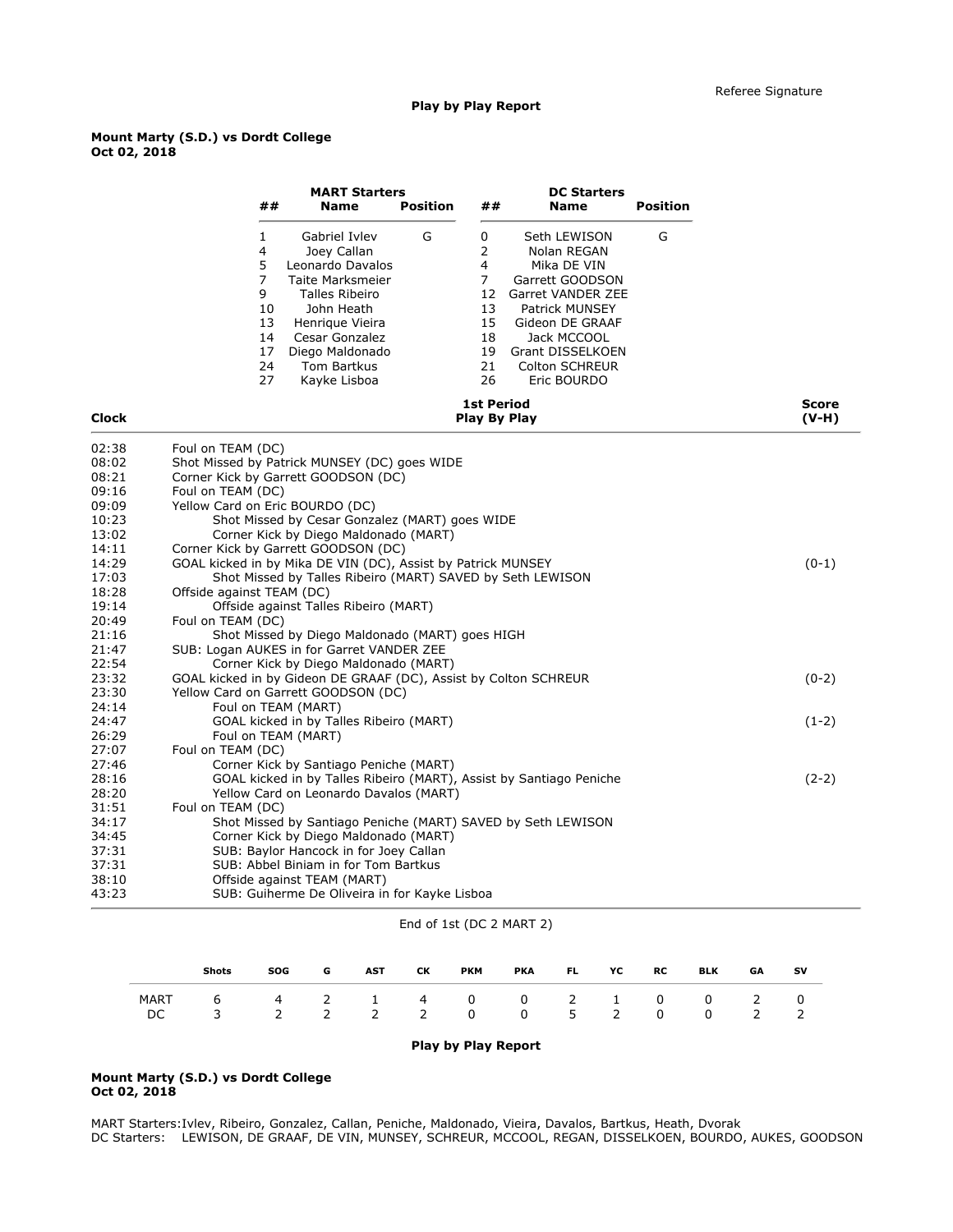| <b>Clock</b> | 2nd Period<br><b>Play By Play</b>                            | Score<br>$(V-H)$ |
|--------------|--------------------------------------------------------------|------------------|
| 48:51        | Foul on TEAM (DC)                                            |                  |
| 49:23        | Shot Missed by Diego Maldonado (MART) SAVED by Seth LEWISON  |                  |
| 52:11        | Foul on TEAM (DC)                                            |                  |
| 52:29        | Foul on TEAM (MART)                                          |                  |
| 53:30        | Foul on TEAM (DC)                                            |                  |
| 55:24        | Foul on TEAM (DC)                                            |                  |
| 57:28        | Foul on TEAM (MART)                                          |                  |
| 58:53        | Shot Missed by Santiago Peniche (MART) SAVED by Seth LEWISON |                  |
| 61:28        | SUB: Jordan BRANTSEN in for Garrett GOODSON                  |                  |
| 61:28        | SUB: Kenji Aparicio in for John Heath                        |                  |
| 62:07        | Corner Kick by Colton SCHREUR (DC)                           |                  |
| 62:19        | Shot Missed by Mika DE VIN (DC) goes HIGH                    |                  |
| 62:28        | Corner Kick by Colton SCHREUR (DC)                           |                  |
| 62:55        | Yellow Card on Talles Ribeiro (MART)                         |                  |
| 62:55        | Yellow Card on Santiago Peniche (MART)                       |                  |
| 63:30        | Corner Kick by Colton SCHREUR (DC)                           |                  |
| 64:38        | Offside against TEAM (MART)                                  |                  |
| 65:02        | Foul on TEAM (MART)                                          |                  |
| 68:01        | SUB: Laith Alkhasawneh in for Joey Callan                    |                  |
| 68:11        | Corner Kick by Diego Maldonado (MART)                        |                  |
| 69:36        | SUB: Abbel Biniam in for Tom Bartkus                         |                  |
| 69:58        | Yellow Card on Jordan BRANTSEN (DC)                          |                  |
| 69:58        | Yellow Card on Leonardo Davalos (MART)                       |                  |
| 71:15        | Foul on TEAM (MART)                                          |                  |
| 72:46        | Foul on TEAM (DC)                                            |                  |
| 74:16        | SUB: Joey Callan in for Laith Alkhasawneh                    |                  |
| 75:58        | Corner Kick by Mika DE VIN (DC)                              |                  |
| 76:25        | Corner Kick by Mika DE VIN (DC)                              |                  |
| 76:40        | Corner Kick by Mika DE VIN (DC)                              |                  |
| 83:16        | Foul on TEAM (DC)                                            |                  |
| 83:35        | Offside against TEAM (MART)                                  |                  |
| 87:33        | Corner Kick by Colton SCHREUR (DC)                           |                  |
| 88:05        | Shot Missed by Jordan BRANTSEN (DC) goes HIGH                |                  |
| 89:09        | Foul on TEAM (DC)                                            |                  |
| 89:35        | Red Card on Santiago Peniche (MART)                          |                  |
| 89:59        | Shot Missed by Jose Ortega (MART) goes WIDE                  |                  |

End of 2nd (DC 2 MART 2)

|    | <b>Shots</b>                      | <b>SOG</b> | G | <b>AST</b> | CК | <b>PKM</b>       | <b>PKA</b> | <b>FL</b> | YC | <b>RC</b>      | <b>BLK</b> | GA           | SV |
|----|-----------------------------------|------------|---|------------|----|------------------|------------|-----------|----|----------------|------------|--------------|----|
| DC | MART 9 6 2 1 5 0 0 6 4 1 0 2<br>5 |            |   |            |    | 2 2 2 9 0 0 12 3 |            |           |    | $\overline{0}$ | 0          | <sup>2</sup> |    |

# Play by Play Report

#### Mount Marty (S.D.) vs Dordt College Oct 02, 2018

MART Starters:Ivlev, Maldonado, Gonzalez, Heath, Ribeiro, Dvorak, Callan, Vieira, Biniam, Davalos DC Starters: LEWISON, REGAN, BRANTSEN, DE VIN, AUKES, MUNSEY, SCHREUR, BOURDO, DE GRAAF, DISSELKOEN, MCCOOL

|              | <b>OT1 Period</b>                                      | Score   |
|--------------|--------------------------------------------------------|---------|
| <b>Clock</b> | Play By Play                                           | $(V-H)$ |
| 92:20        | Shot Missed by Jack MCCOOL (DC) SAVED by Gabriel Ivley |         |
| 92:30        | Shot Missed by Mika DE VIN (DC) SAVED by Gabriel Ivley |         |
| 92:37        | Corner Kick by Colton SCHREUR (DC)                     |         |
| 92:46        | Shot Missed by Jordan BRANTSEN (DC) goes WIDE          |         |
| 93:40        | Foul on TEAM (DC)                                      |         |
| 94:37        | Offside against TEAM (DC)                              |         |
| 97:03        | Offside against TEAM (MART)                            |         |
| 97:44        | Shot Missed by Talles Ribeiro (MART) goes WIDE         |         |
| 98:52        | Foul on TEAM (DC)                                      |         |
| 99:24        | Shot Missed by Joey Callan (MART) goes WIDE            |         |
| 99:47        | Corner Kick by Diego Maldonado (MART)                  |         |